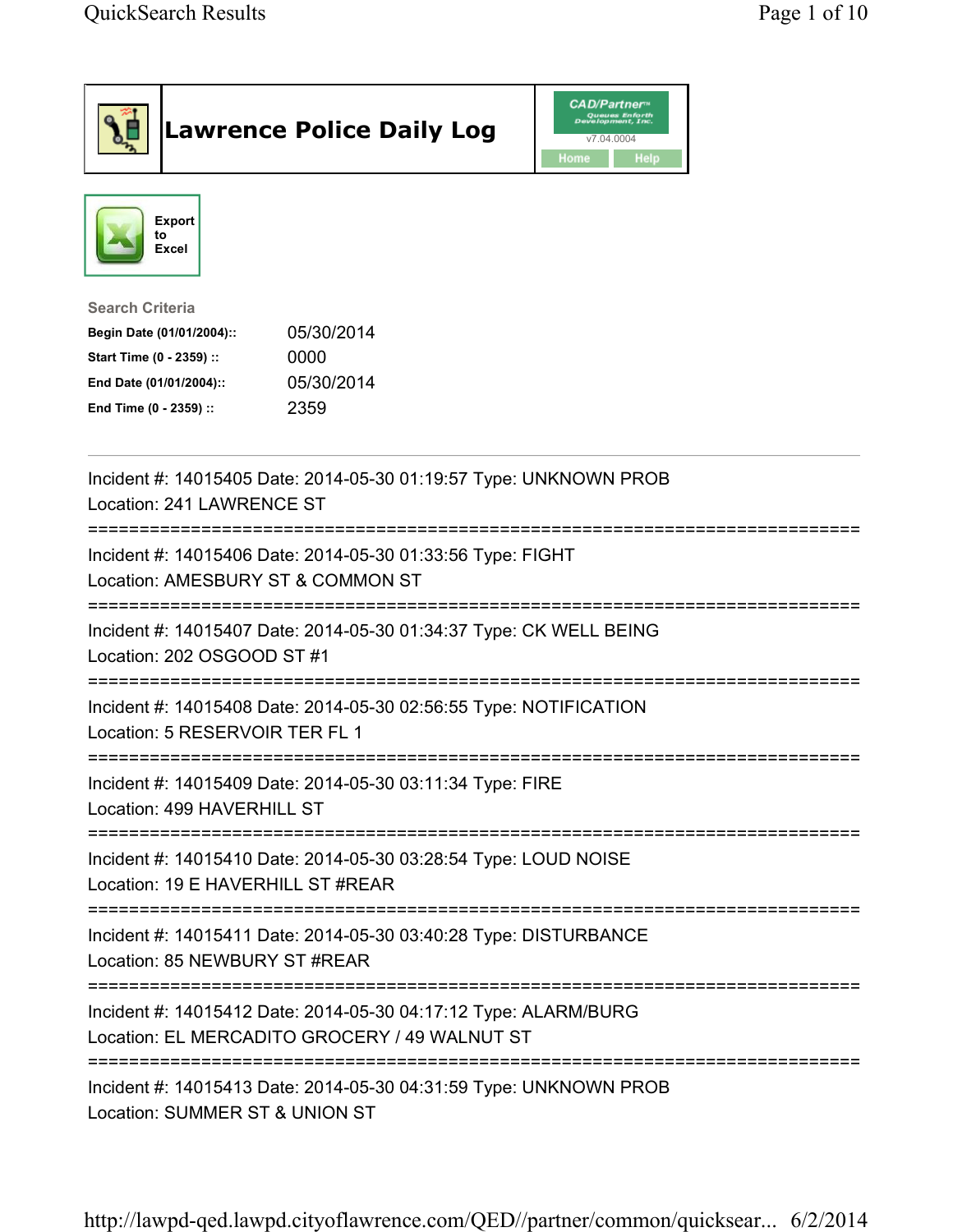| Incident #: 14015414 Date: 2014-05-30 05:24:07 Type: B&E/MV/PROG<br>Location: 20 BIRCH ST                                                   |
|---------------------------------------------------------------------------------------------------------------------------------------------|
| Incident #: 14015415 Date: 2014-05-30 05:49:01 Type: LARCENY/MV/PAST<br>Location: 170 AMESBURY ST<br>======================                 |
| Incident #: 14015416 Date: 2014-05-30 07:06:40 Type: B&E/PAST<br>Location: 15 UNION ST                                                      |
| Incident #: 14015417 Date: 2014-05-30 07:07:35 Type: ALARM/BURG<br>Location: 25 MARSTON ST<br>====================================          |
| Incident #: 14015419 Date: 2014-05-30 07:12:18 Type: DOMESTIC/PROG<br>Location: 252 E HAVERHILL ST<br>===================================== |
| Incident #: 14015418 Date: 2014-05-30 07:12:45 Type: DISTURBANCE<br>Location: 252 E HAVERHILL ST<br>-------------------------------------   |
| Incident #: 14015420 Date: 2014-05-30 07:20:49 Type: AUTO ACC/UNK PI<br>Location: AUBURN ST & CROSS ST                                      |
| Incident #: 14015421 Date: 2014-05-30 07:53:30 Type: ALARMS<br>Location: 155 HAVERHILL ST                                                   |
| Incident #: 14015422 Date: 2014-05-30 08:10:26 Type: B&E/MV/PAST<br>Location: MARBLE AV & OHIO AV                                           |
| Incident #: 14015423 Date: 2014-05-30 08:23:55 Type: MEDIC SUPPORT<br>Location: 234 BAILEY ST                                               |
| ===========================<br>Incident #: 14015424 Date: 2014-05-30 08:33:40 Type: ALARMS<br>Location: 136 WATER ST                        |
| Incident #: 14015425 Date: 2014-05-30 08:37:39 Type: ALARM/BURG<br>Location: HAFFNER'S CORPORATE OFFICE / 2 INTERNATIONAL WY                |
| Incident #: 14015426 Date: 2014-05-30 09:19:52 Type: ALARM/BURG<br>Location: 552 S UNION ST                                                 |
| Incident #: 14015427 Date: 2014-05-30 09:34:55 Type: TOW OF M/V<br>A                                                                        |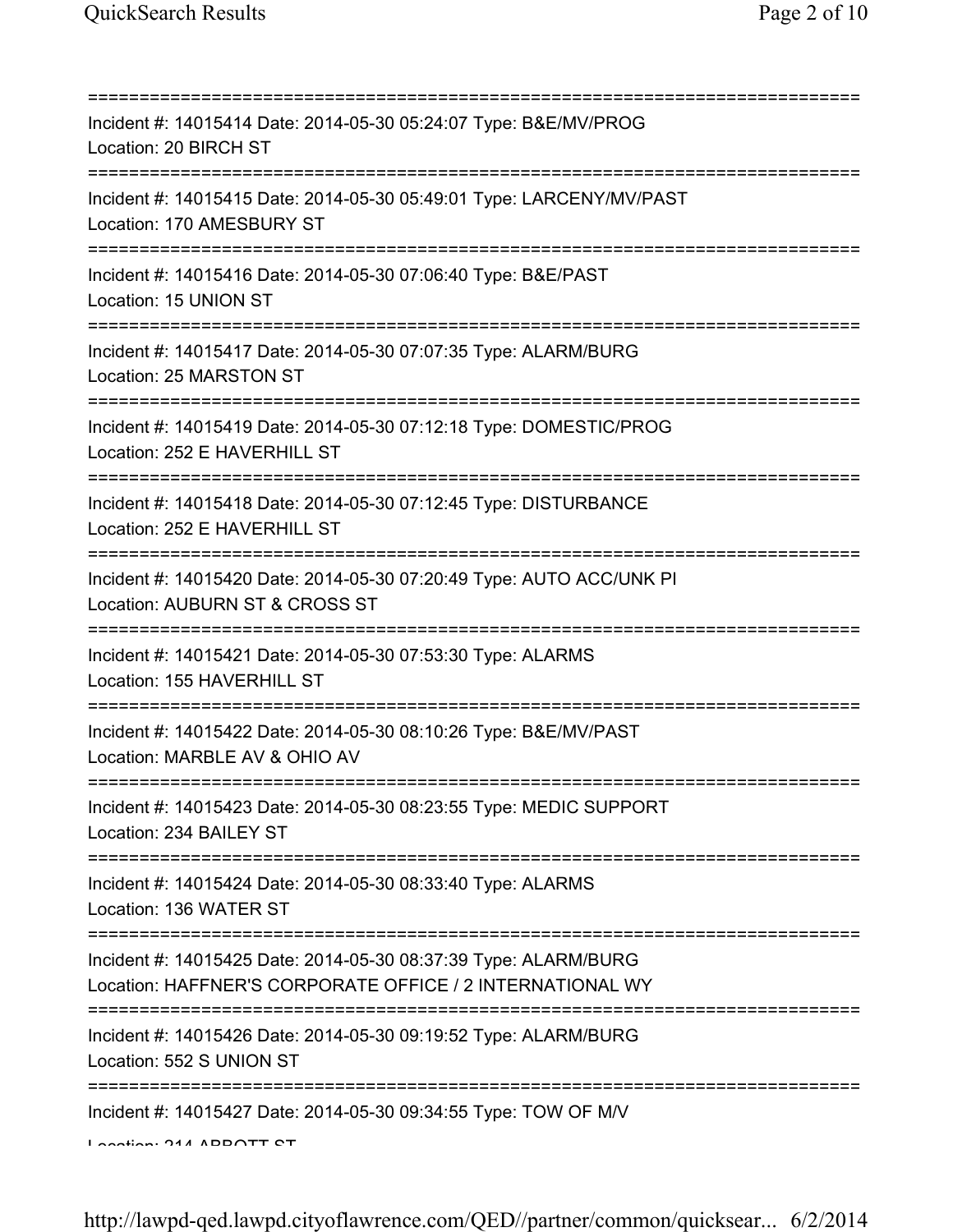| Incident #: 14015428 Date: 2014-05-30 09:53:41 Type: ASSIST FIRE<br>Location: 6 JEFFERSON ST<br>===================================== |
|---------------------------------------------------------------------------------------------------------------------------------------|
| Incident #: 14015429 Date: 2014-05-30 09:55:48 Type: NOISE ORD<br>Location: 237 ESSEX ST                                              |
| Incident #: 14015430 Date: 2014-05-30 10:11:08 Type: M/V STOP<br>Location: 6 WINTHROP AV                                              |
| Incident #: 14015431 Date: 2014-05-30 10:15:37 Type: AUTO ACC/NO PI<br>Location: ANDOVER ST & BELKNAP ST                              |
| Incident #: 14015432 Date: 2014-05-30 10:31:19 Type: TOW/REPOSSED<br>Location: 81 S BOWDOIN ST                                        |
| Incident #: 14015433 Date: 2014-05-30 10:43:29 Type: ANIMAL COMPL<br>Location: HAMPSHIRE ST & MYRTLE ST                               |
| Incident #: 14015434 Date: 2014-05-30 10:49:08 Type: INVESTIGATION<br>Location: 205 SOUTH BROADWAY                                    |
| Incident #: 14015435 Date: 2014-05-30 10:50:21 Type: UNATENEDCHILD<br>Location: 26 ORCHARD ST                                         |
| Incident #: 14015436 Date: 2014-05-30 10:56:10 Type: DRUG VIO<br>Location: ARLINGTON ST & BROADWAY                                    |
| Incident #: 14015437 Date: 2014-05-30 11:02:34 Type: A&B PAST<br>Location: 38 ESSEX ST                                                |
| Incident #: 14015438 Date: 2014-05-30 11:09:44 Type: INVEST CONT<br>Location: SOUTH LAWRENCE EAST SCHOOL / 165 CRAWFORD ST            |
| Incident #: 14015439 Date: 2014-05-30 11:16:11 Type: LOUD NOISE<br>Location: 198 UNION ST FL 2                                        |
| Incident #: 14015440 Date: 2014-05-30 11:35:12 Type: ASSSIT OTHER PD<br>Location: 248 BROADWAY                                        |
| Incident #: 14015442 Date: 2014-05-30 11:48:08 Type: UNWANTEDGUEST                                                                    |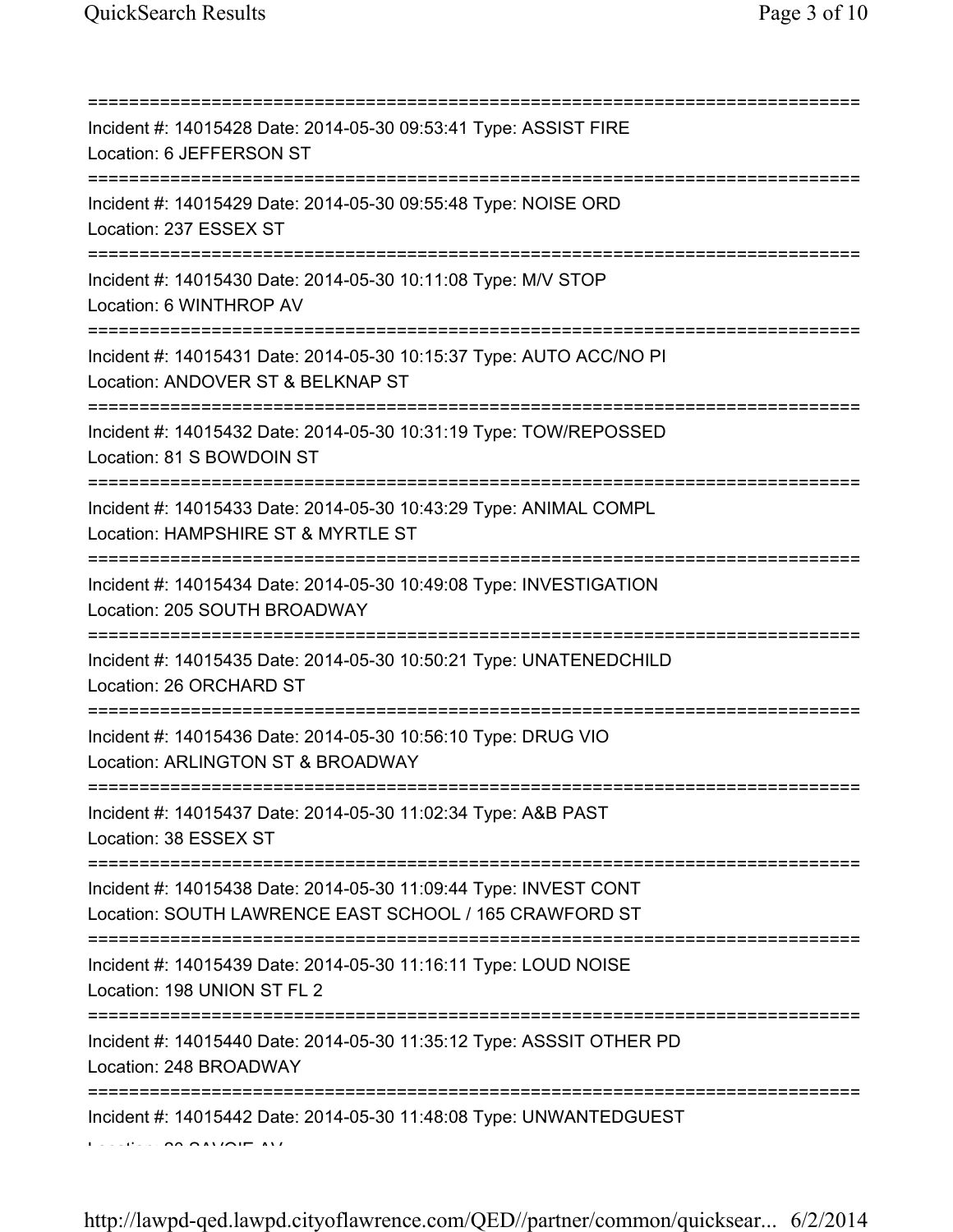=========================================================================== Incident #: 14015441 Date: 2014-05-30 11:49:44 Type: NOISE ORD Location: 65 PARK ST =========================================================================== Incident #: 14015443 Date: 2014-05-30 11:52:49 Type: ALARM/BURG Location: COMMUNITY DAY CARE / 50 PLEASANT ST =========================================================================== Incident #: 14015444 Date: 2014-05-30 12:15:06 Type: DISTURBANCE Location: METRO PCS / 67 WINTHROP AV =========================================================================== Incident #: 14015445 Date: 2014-05-30 12:15:58 Type: ALARM/HOLD Location: SMOKE VALLEY & CONVINIENCE / 205 BROADWAY =========================================================================== Incident #: 14015446 Date: 2014-05-30 12:19:33 Type: DOMESTIC/PROG Location: 2 CANTON ST #1 =========================================================================== Incident #: 14015447 Date: 2014-05-30 12:31:21 Type: NOISE ORD Location: 65 PARK ST =========================================================================== Incident #: 14015448 Date: 2014-05-30 12:32:28 Type: DISTURBANCE Location: REGISTRY OF MOTOR VEHICLES / 73 WINTHROP AV =========================================================================== Incident #: 14015449 Date: 2014-05-30 12:45:36 Type: FRAUD Location: 222 BRUCE ST =========================================================================== Incident #: 14015450 Date: 2014-05-30 12:54:09 Type: FRAUD Location: 222 BRUCE ST =========================================================================== Incident #: 14015451 Date: 2014-05-30 12:56:01 Type: WIRE DOWN Location: 151 SPRUCE ST =========================================================================== Incident #: 14015453 Date: 2014-05-30 13:11:00 Type: THREATS Location: 18 PARK ST FL 2 =========================================================================== Incident #: 14015452 Date: 2014-05-30 13:11:02 Type: ALARMS Location: 97 JACKSON ST =========================================================================== Incident #: 14015454 Date: 2014-05-30 13:19:49 Type: ALARM/BURG Location: 166 GILBERT ST =========================================================================== Incident #: 14015455 Date: 2014-05-30 13:27:56 Type: E911 HANGUP Location: SUPERIOR COURT / 43 APPLETON WY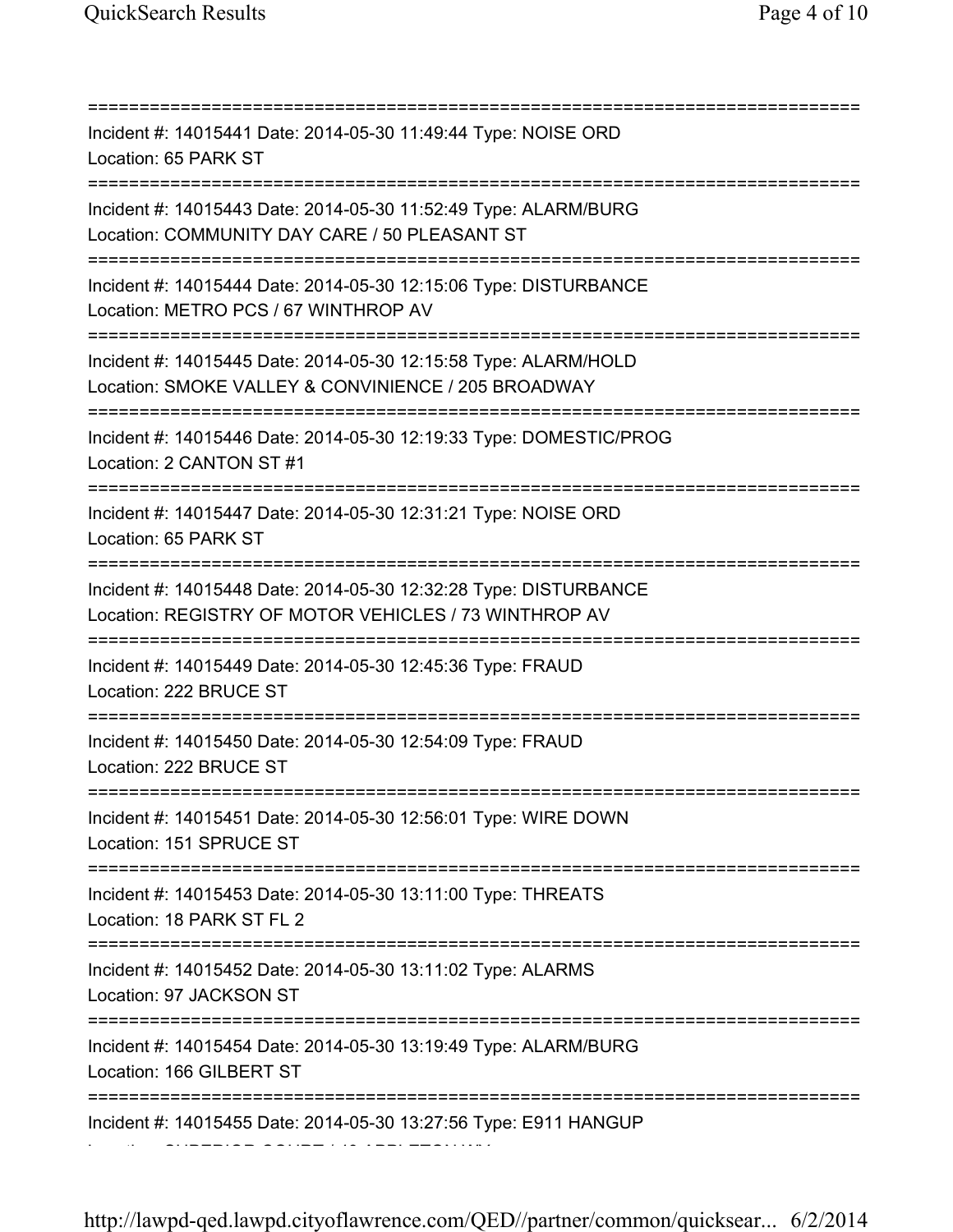=========================================================================== Incident #: 14015456 Date: 2014-05-30 13:28:42 Type: ALARM/BURG Location: 4 RIVERVIEW PL =========================================================================== Incident #: 14015458 Date: 2014-05-30 13:39:53 Type: VIO 209A Location: 12 ROWE ST =========================================================================== Incident #: 14015457 Date: 2014-05-30 13:42:20 Type: UNWANTEDGUEST Location: 331 HIGH ST =========================================================================== Incident #: 14015459 Date: 2014-05-30 13:45:36 Type: MEDIC SUPPORT Location: 2 CANTON ST #1 =========================================================================== Incident #: 14015460 Date: 2014-05-30 14:04:45 Type: MAL DAMAGE Location: 259 BAILEY ST =========================================================================== Incident #: 14015461 Date: 2014-05-30 14:07:39 Type: DISTURBANCE Location: 383 HAVERHILL ST #29 =========================================================================== Incident #: 14015462 Date: 2014-05-30 14:11:50 Type: MEDIC SUPPORT Location: 38 LAWRENCE ST =========================================================================== Incident #: 14015463 Date: 2014-05-30 14:14:14 Type: HIT & RUN M/V Location: 17 WOODLAND ST =========================================================================== Incident #: 14015464 Date: 2014-05-30 14:22:06 Type: M/V STOP Location: PARKER ST =========================================================================== Incident #: 14015465 Date: 2014-05-30 14:28:31 Type: AUTO ACC/NO PI Location: 439 S UNION ST =========================================================================== Incident #: 14015466 Date: 2014-05-30 14:30:48 Type: STOLEN PROP Location: LOAN USA / 92 BROADWAY =========================================================================== Incident #: 14015467 Date: 2014-05-30 14:32:41 Type: DISTURBANCE Location: LAWRENCE ST & MAPLE ST =========================================================================== Incident #: 14015468 Date: 2014-05-30 14:56:32 Type: MAL DAMAGE Location: 30 BERKELEY ST FL 3RD =========================================================================== Incident #: 14015469 Date: 2014-05-30 15:02:12 Type: KEEP PEACE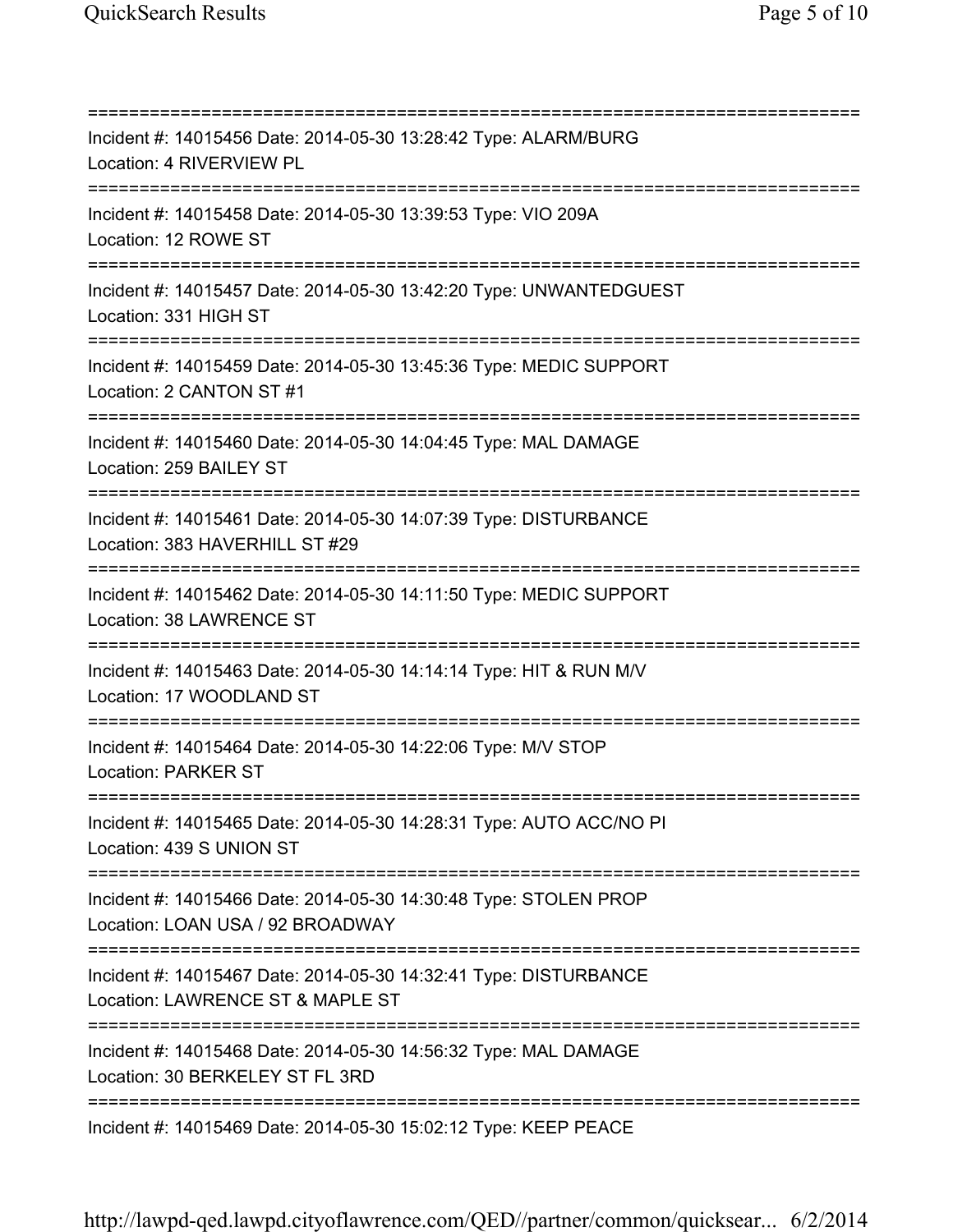| Incident #: 14015470 Date: 2014-05-30 15:04:35 Type: FIRE<br>Location: 4 TOWER HILL ST                                          |
|---------------------------------------------------------------------------------------------------------------------------------|
| Incident #: 14015471 Date: 2014-05-30 15:04:44 Type: LARCENY/PAST<br>Location: 262 LOWELL ST                                    |
| Incident #: 14015472 Date: 2014-05-30 15:07:09 Type: FRAUD<br>Location: 273 ESSEX ST                                            |
| Incident #: 14015473 Date: 2014-05-30 15:29:33 Type: FIGHT<br>Location: PARTHUM SCHOOL / 255 E HAVERHILL ST                     |
| Incident #: 14015474 Date: 2014-05-30 15:32:29 Type: IDENTITY THEFT<br>Location: 91 BAILEY ST                                   |
| Incident #: 14015475 Date: 2014-05-30 15:35:39 Type: M/V STOP<br>Location: AMESBURY ST & BRADFORD ST<br>======================= |
| Incident #: 14015476 Date: 2014-05-30 16:09:39 Type: CK WELL BEING<br>Location: BOAT RAMP / null                                |
| Incident #: 14015477 Date: 2014-05-30 16:10:45 Type: FRAUD<br>Location: 82 DRACUT ST                                            |
| Incident #: 14015478 Date: 2014-05-30 16:16:00 Type: MISSING PERS<br>Location: 69 ARLINGTON ST #2                               |
| Incident #: 14015479 Date: 2014-05-30 16:18:38 Type: ALARM/BURG<br>Location: SALVATION ARMY / 250 HAVERHILL ST                  |
| Incident #: 14015480 Date: 2014-05-30 16:31:52 Type: MISSING PERS<br>Location: 180 PROSPECT ST                                  |
| Incident #: 14015481 Date: 2014-05-30 16:44:15 Type: WARRANT SERVE<br>Location: 176 PARK ST                                     |
| Incident #: 14015482 Date: 2014-05-30 16:57:46 Type: THREATS<br>Location: BERKELEY ST & JACKSON ST                              |
| Incident #: 14015484 Date: 2014-05-30 17:13:54 Type: DISTURBANCE                                                                |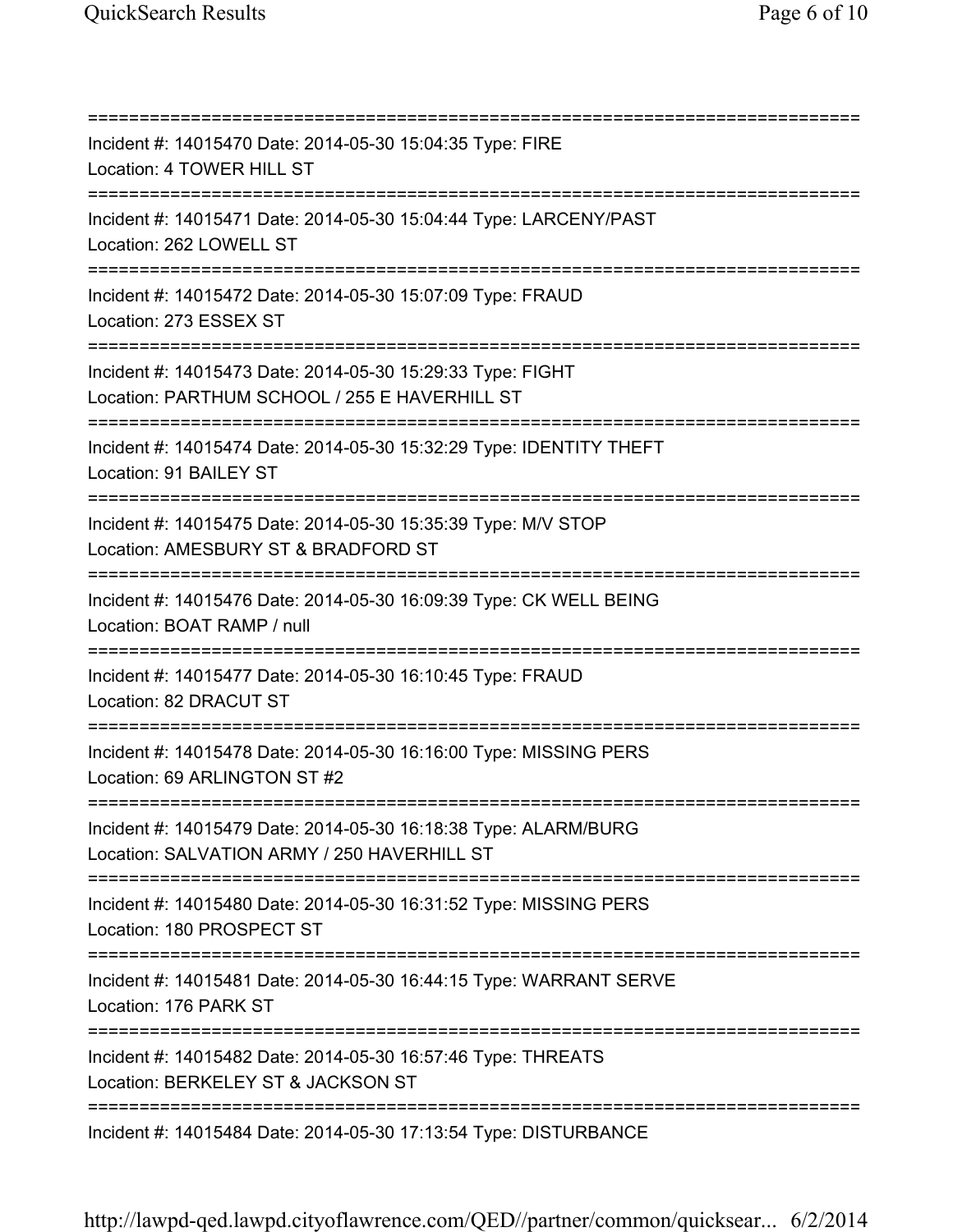| Location: KIDSTART / 444 N CANAL ST                                                                                             |
|---------------------------------------------------------------------------------------------------------------------------------|
| Incident #: 14015483 Date: 2014-05-30 17:14:18 Type: SUS PERS/MV<br>Location: CVS PHARMACY / 205 S BROADWAY                     |
| Incident #: 14015485 Date: 2014-05-30 17:34:29 Type: NOISE ORD<br>Location: 65 PARK ST #9                                       |
| Incident #: 14015486 Date: 2014-05-30 17:49:18 Type: SEX OFF. PAST<br>Location: PEMBERTON PARK / null                           |
| Incident #: 14015487 Date: 2014-05-30 17:58:36 Type: ALARM/BURG<br>Location: BEACON BOYS & GIRLS CLUB9786885148 / 71 DUCKETT AV |
| Incident #: 14015488 Date: 2014-05-30 18:14:00 Type: RECOV/STOL/MV<br>Location: 33 BODWELL ST                                   |
| Incident #: 14015489 Date: 2014-05-30 18:24:40 Type: DOMESTIC/PROG<br>Location: 15 BROOK ST FL 4                                |
| Incident #: 14015490 Date: 2014-05-30 18:28:40 Type: NOISE ORD<br>Location: 203-205 CARLETON ST                                 |
| Incident #: 14015491 Date: 2014-05-30 18:39:57 Type: A&B PROG<br>Location: 1 TREMONT ST #7                                      |
| Incident #: 14015492 Date: 2014-05-30 18:44:06 Type: AUTO ACC/NO PI<br>Location: 234 HAMPSHIRE ST                               |
| Incident #: 14015493 Date: 2014-05-30 18:54:46 Type: NOISE ORD<br>Location: 207 CARLETON ST FL 2                                |
| Incident #: 14015494 Date: 2014-05-30 18:57:06 Type: DISTURBANCE<br>Location: RITE AID PHARMACY / 365 ESSEX ST                  |
| Incident #: 14015495 Date: 2014-05-30 18:58:50 Type: NOISE ORD<br>Location: MILTON ST & PROVIDENCE ST                           |
| Incident #: 14015496 Date: 2014-05-30 19:16:34 Type: M/V STOP<br>Location: 510 ESSEX ST                                         |
| Incident #: 1101E107 Deta: 2014 OE 20 10:17:11 Tune: MAN DAMANOE                                                                |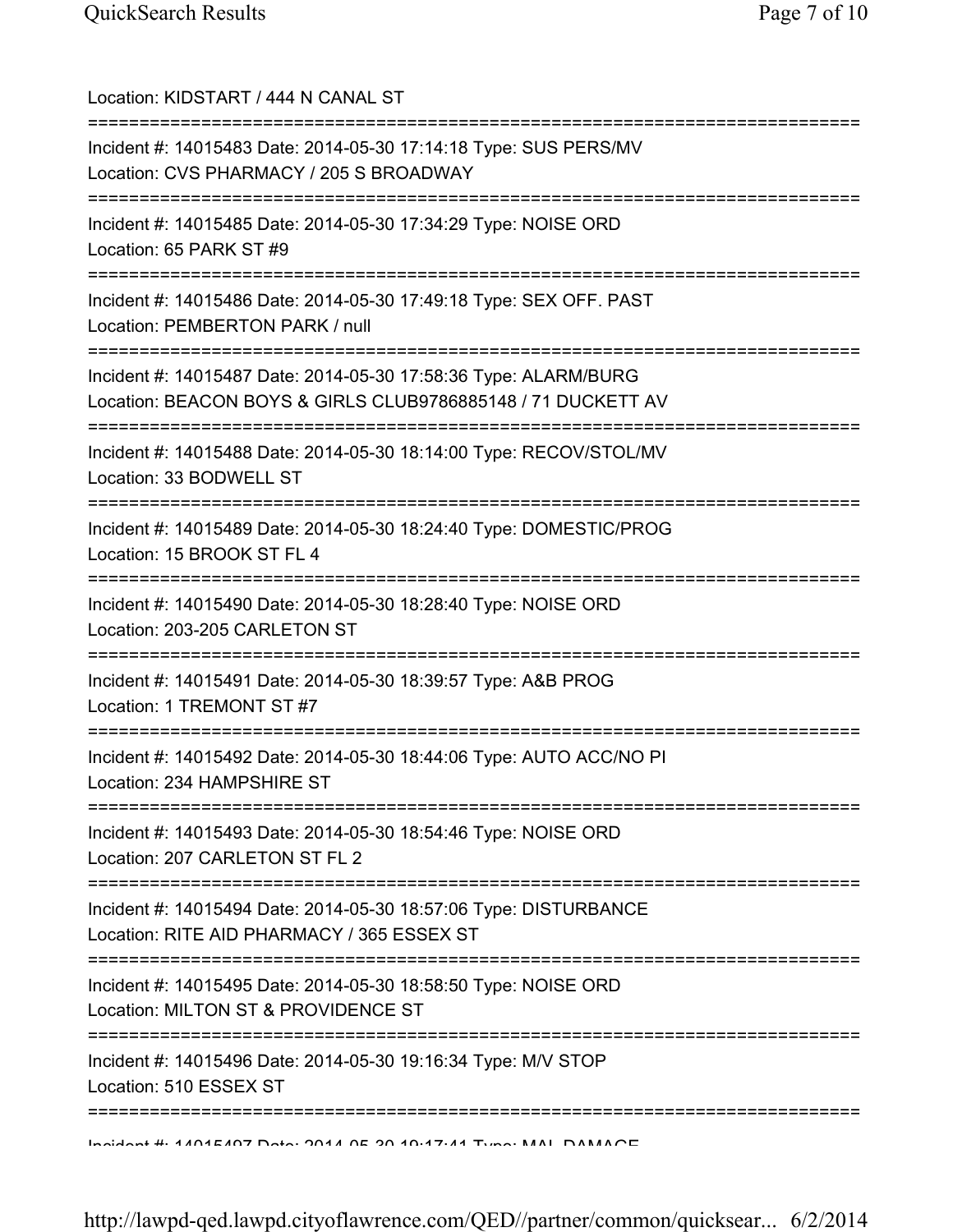| Location: 174 GARDEN ST FL 3<br>=================================                                                                         |
|-------------------------------------------------------------------------------------------------------------------------------------------|
| Incident #: 14015498 Date: 2014-05-30 19:19:32 Type: DOMESTIC/PAST<br>Location: 169 HAVERHILL ST<br>===================================== |
| Incident #: 14015499 Date: 2014-05-30 19:21:39 Type: M/V STOP<br>Location: GARDEN ST & NEWBURY ST<br>=========================            |
| Incident #: 14015500 Date: 2014-05-30 19:23:12 Type: DOMESTIC/PROG<br>Location: 22 CHANDLER ST FL 1                                       |
| Incident #: 14015501 Date: 2014-05-30 19:56:38 Type: CHILD ABUSE<br>Location: 77 WARREN ST FL 1                                           |
| ======================================<br>Incident #: 14015502 Date: 2014-05-30 20:19:41 Type: NOISE ORD<br>Location: 2 LAFAYETTE AV      |
| Incident #: 14015503 Date: 2014-05-30 20:20:23 Type: NOTIFICATION<br>Location: 16 BEACON ST                                               |
| Incident #: 14015504 Date: 2014-05-30 20:20:47 Type: NOISE ORD<br>Location: 93 BERKELEY ST FL 2                                           |
| Incident #: 14015505 Date: 2014-05-30 20:37:01 Type: NOISE ORD<br>Location: ERVING AV & SARATOGA ST                                       |
| Incident #: 14015506 Date: 2014-05-30 20:46:49 Type: RECOV/STOL/MV<br>Location: 42 BOWDOIN ST<br>=====================================    |
| Incident #: 14015507 Date: 2014-05-30 20:53:24 Type: MAN DOWN<br>Location: ANDOVER ST & S UNION ST                                        |
| ======================<br>Incident #: 14015508 Date: 2014-05-30 20:57:52 Type: DOMESTIC/PROG<br>Location: 164 ABBOTT ST FL 2              |
| Incident #: 14015509 Date: 2014-05-30 21:03:31 Type: TRESPASSING<br>Location: 33 BROOK ST                                                 |
| Incident #: 14015510 Date: 2014-05-30 21:07:17 Type: ROBBERY ARMED<br>Location: 53 BENNINGTON ST                                          |
| =======================                                                                                                                   |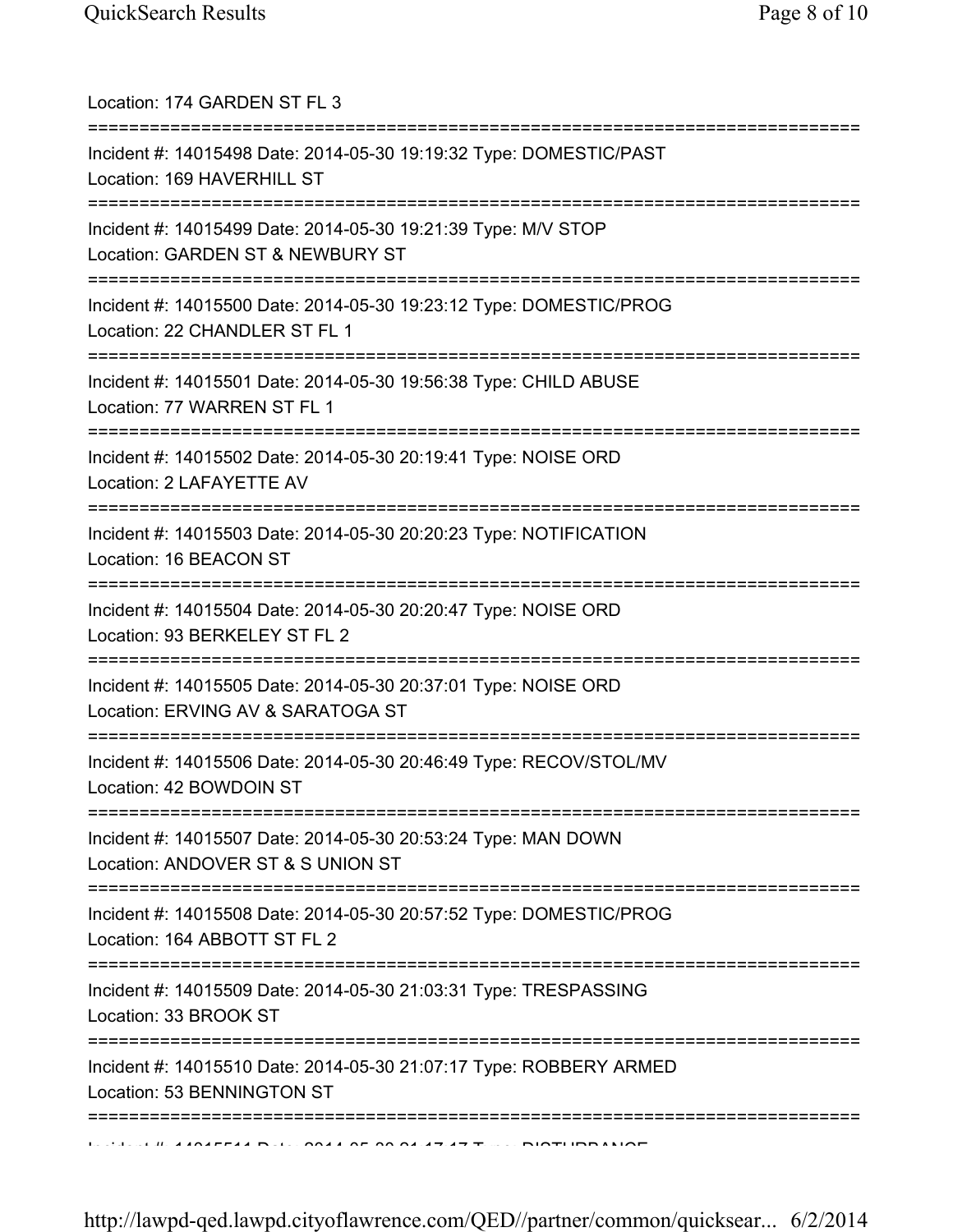| Location: 495 HAMPSHIRE ST                                                                                                                                   |
|--------------------------------------------------------------------------------------------------------------------------------------------------------------|
| Incident #: 14015512 Date: 2014-05-30 21:21:39 Type: ALARM/BURG<br>Location: RESD; ASHLEY GORDON/JOSHUA THICKET / 7 CLIFTON ST<br>========================== |
| Incident #: 14015513 Date: 2014-05-30 21:23:01 Type: ROBBERY ARMED<br>Location: 241 HOWARD ST #4 FL 2                                                        |
| Incident #: 14015514 Date: 2014-05-30 21:37:58 Type: SUS PERS/MV<br>Location: BROADWAY & TREMONT ST                                                          |
| Incident #: 14015515 Date: 2014-05-30 21:49:31 Type: TOW OF M/V<br>Location: 24 BROOK ST                                                                     |
| Incident #: 14015516 Date: 2014-05-30 22:06:05 Type: ALARM/BURG<br>Location: LORENZO BUILDING / 599 CANAL ST                                                 |
| ;==================================<br>Incident #: 14015517 Date: 2014-05-30 22:07:23 Type: B&E/PROG<br>Location: 64 NESMITH ST                              |
| Incident #: 14015518 Date: 2014-05-30 22:25:30 Type: MISSING PERS<br>Location: 7 ERVING AV FL 2                                                              |
| Incident #: 14015519 Date: 2014-05-30 23:01:25 Type: B&E/PAST<br>Location: 44 BEACON ST                                                                      |
| Incident #: 14015520 Date: 2014-05-30 23:13:02 Type: M/V STOP<br>Location: E HAVERHILL ST & WOODLAND ST                                                      |
| Incident #: 14015521 Date: 2014-05-30 23:28:13 Type: NOISE ORD<br>Location: 159 UNION ST                                                                     |
| Incident #: 14015522 Date: 2014-05-30 23:31:42 Type: ALARM/BURG<br>Location: PARTHUM SCHOOL / 258 E HAVERHILL ST                                             |
| Incident #: 14015523 Date: 2014-05-30 23:31:42 Type: NOISE ORD<br>Location: 20 WARREN ST                                                                     |
| Incident #: 14015524 Date: 2014-05-30 23:45:47 Type: NOISE ORD<br>Location: LANSDOWNE CT                                                                     |
|                                                                                                                                                              |

Incident #: 14015525 Date: 2014 05 30 23:58:16 Type: DOMESTIC/PROG